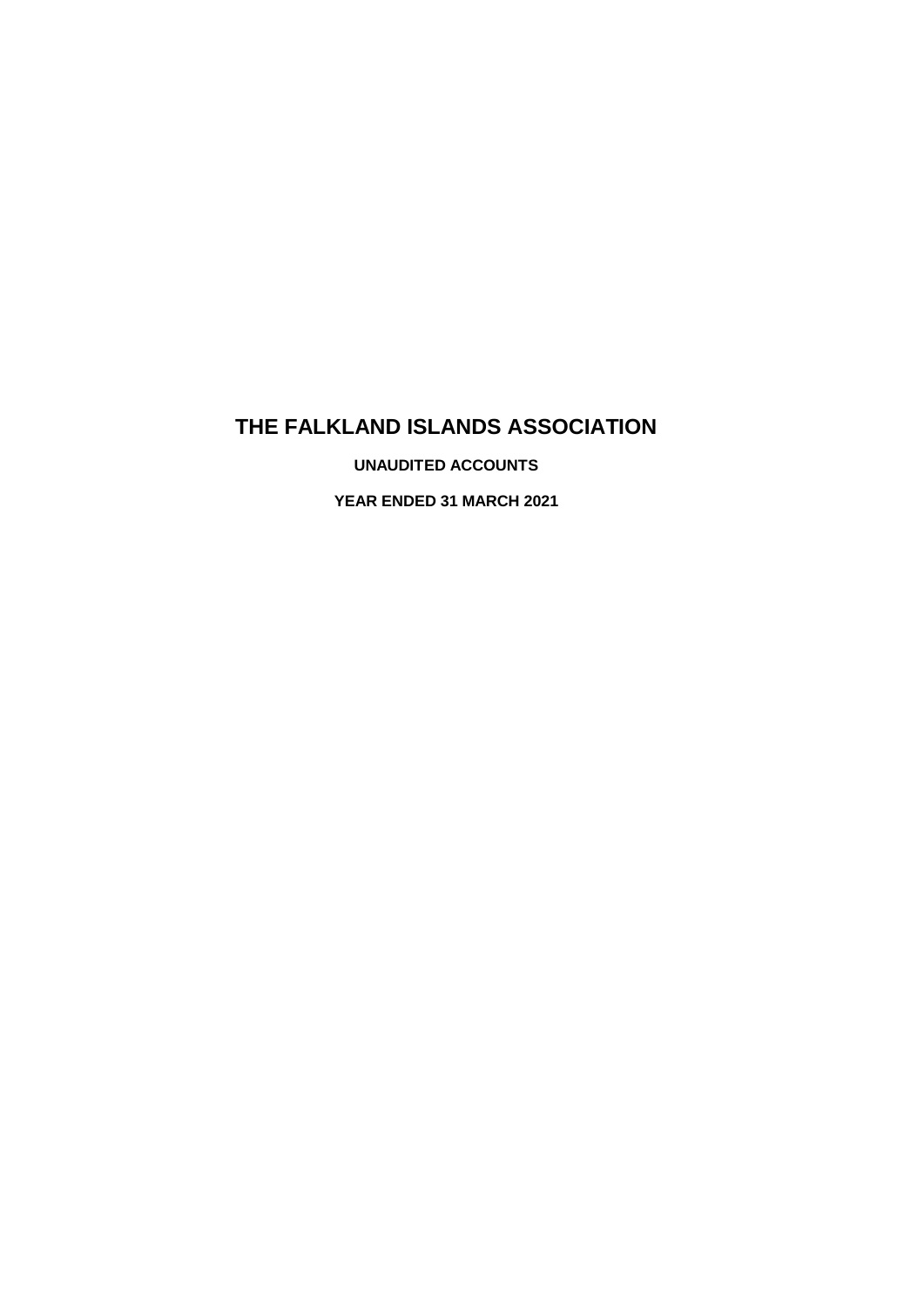# **THE FALKLAND ISLANDS ASSOCIATION CONTENTS**

|                                | Page    |
|--------------------------------|---------|
| <b>ACCOUNTANTS' REPORT</b>     | 1       |
| <b>PROFIT AND LOSS ACCOUNT</b> | 2       |
| <b>EXPENSES</b>                | 3       |
| <b>BALANCE SHEET</b>           | 4       |
| NOTES TO THE ACCOUNTS          | $5 - 7$ |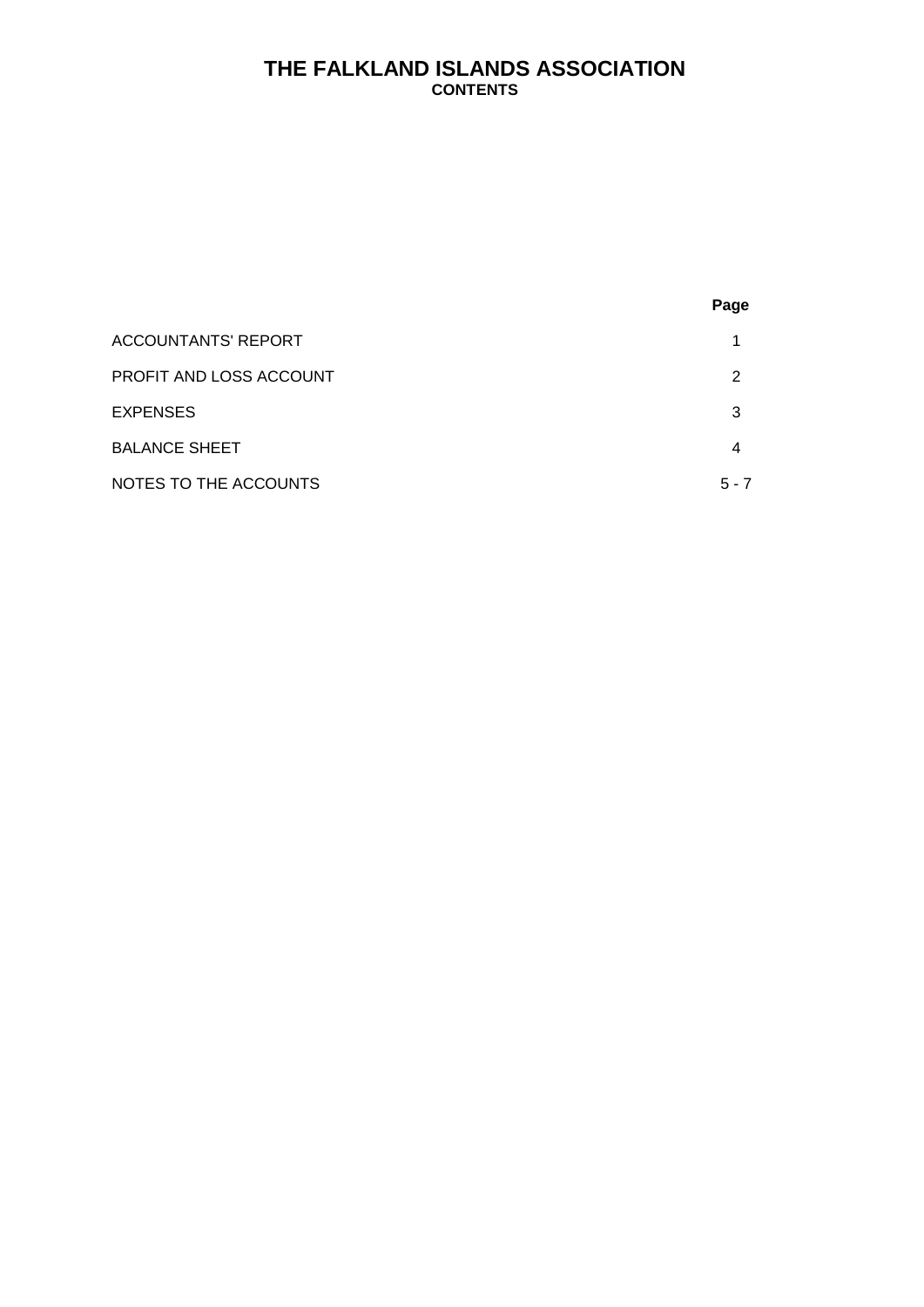#### **CHARTERED ACCOUNTANTS' REPORT TO THE MEMBERS ON THE UNAUDITED FINANCIAL INFORMATION OF THE FALKLAND ISLANDS ASSOCIATION**

In accordance with the letter of engagement dated 7 August 2020, we have prepared for your approval the financial information of The Falkland Islands Association for the year ended 31 March 2021, which comprise the profit and loss account, the balance sheet and the related notes from the entity's accounting records and from information and explanations you have given us.

As a practising member firm of the Institute of Chartered Accountants in England and Wales (ICAEW), we are subject to its ethical and other professional requirements which are detailed at https://www.icaew. com/regulation/a-z.

You have approved the financial information for the year and have acknowledged your responsibility for it, for the appropriateness of the financial reporting framework adopted and for providing all information and explanations necessary for its compilation.

We have not verified the accuracy or completeness of the accounting records or information and explanations you have given to us and we do not, therefore, express any opinion on the financial information.

#### **Use of our report**

This report is made solely to you, in accordance with the terms of our engagement letter dated 7 August 2020. Our work has been undertaken solely to prepare for your approval the financial information of The Falkland Islands Association and state those matters that we have agreed to state to you in this report in accordance with ICAEW Technical Release TECH08/16AAF. To the fullest extent permitted by law, we do not accept or assume responsibility to anyone other than the members, for our work or for this report.

**BDO LLP** *Chartered Accountants* Ipswich UK Date:

BDO LLP is a limited liability partnership registered in England and Wales (with registered number OC305127).

#### **Confirmation by The Falkland Islands Association**

In accordance with the engagement letter dated 7 August 2020, I approve the financial information for the year ended 31 March 2021 which comprises the profit and loss account, the balance sheet and the related notes. I acknowledge my responsibility for the financial information, and for providing BDO LLP with all the information and explanations necessary for its compilation.

**Tym Marsh (Treasurer) Letter Tym Marsh (Treasurer)** 

Date: \_\_\_\_\_\_\_\_\_\_\_\_\_\_\_\_\_\_\_\_\_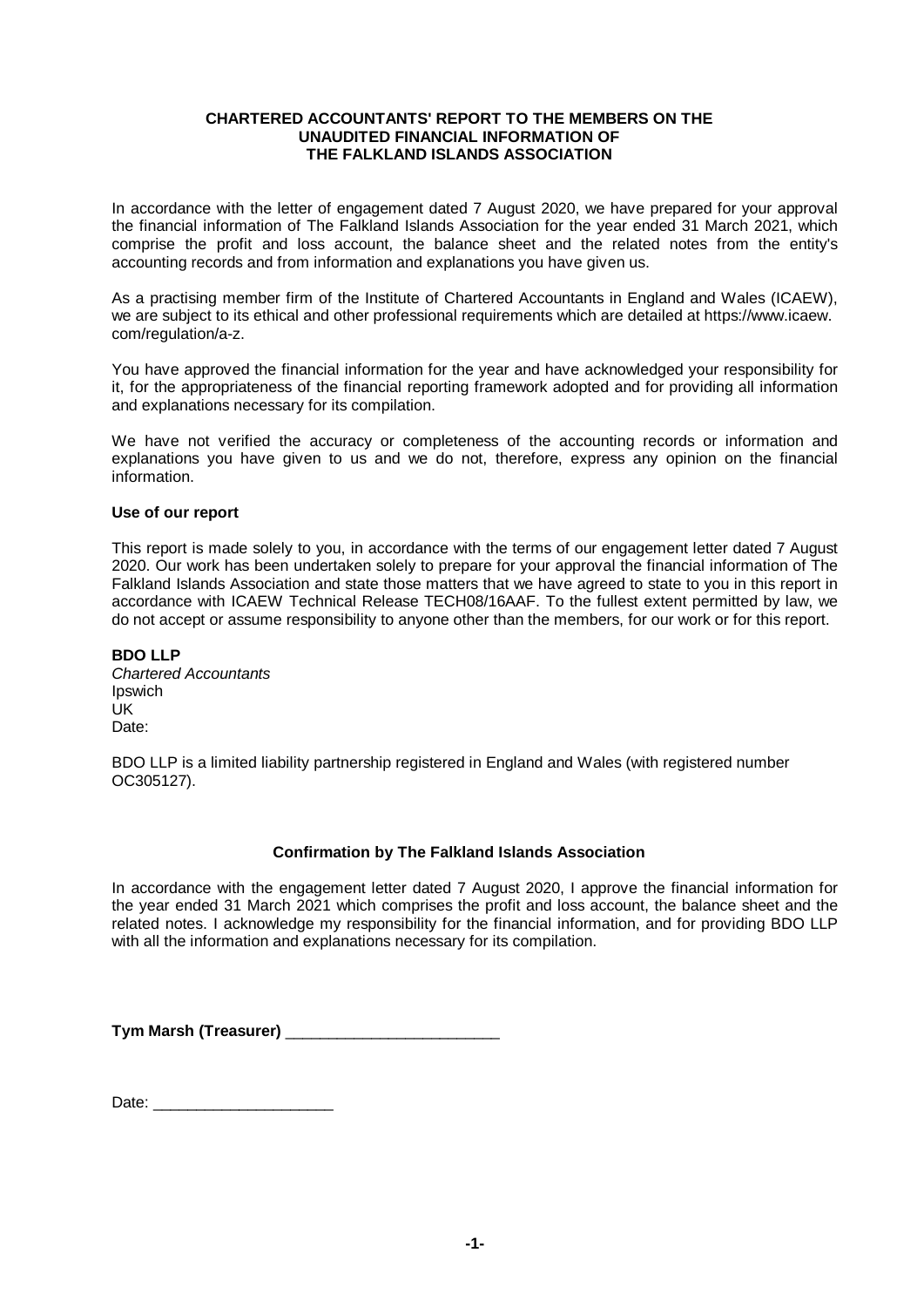# **THE FALKLAND ISLANDS ASSOCIATION**

# **PROFIT AND LOSS ACCOUNT**

**FOR THE YEAR ENDED 31 MARCH 2021**

|                                                           | 2021            |                         | 2020            |        |
|-----------------------------------------------------------|-----------------|-------------------------|-----------------|--------|
|                                                           | £               | £                       | £               | £      |
|                                                           |                 |                         |                 |        |
| <b>INCOME</b>                                             |                 |                         |                 |        |
| Ordinary subscriptions                                    | 11,102          |                         | 10,552          |        |
| Corporate subscriptions                                   | 230             |                         | 250             |        |
| Meetings / Battle Day                                     |                 |                         | 1,005           |        |
| Adverts<br>Merchandise                                    | 1,485           |                         | 1,710<br>1,164  |        |
| Fundraising                                               | 32              |                         | 900             |        |
| Reception income                                          |                 |                         | 452             |        |
| Grants                                                    | 25,000          |                         | 25,000          |        |
| Donations                                                 | 2,490           |                         | 5,129           |        |
| Other income                                              | 225             |                         | 5,933           |        |
| <b>SS Great Britain Exhibition income</b>                 | 4,842           |                         | 31,560          |        |
|                                                           |                 | 45,406                  |                 | 83,655 |
|                                                           |                 |                         |                 |        |
| <b>INTEREST RECEIVABLE</b>                                | $\overline{7}$  |                         | 24              |        |
| Bank interest received                                    |                 |                         |                 |        |
|                                                           |                 | $\overline{\mathbf{z}}$ |                 | 24     |
|                                                           |                 | 45,413                  |                 | 83,679 |
| <b>EXPENSES</b>                                           |                 |                         |                 |        |
| General administrative expenses                           | 4,567           |                         | 15,595          |        |
| <b>Governance Costs</b>                                   | 1,136           |                         | 3,716           |        |
| Travel and subsistence                                    |                 |                         | 3,049           |        |
| Advertising and promotion<br>Legal and professional costs | 28,417<br>4,354 |                         | 18,389<br>5,129 |        |
| SS Great Britain Exhibition expenditure                   | 6,722           |                         | 29,417          |        |
| Other finance charges                                     | 343             |                         | 408             |        |
| Depreciation and amortisation                             | 3,791           |                         | 3,226           |        |
|                                                           |                 | 49,330                  |                 | 78,929 |
|                                                           |                 |                         |                 |        |
| (DEFICIT)/SURPLUS BEFORE TAXATION                         |                 | (3, 917)                |                 | 4,750  |
| Taxation on surplus                                       |                 | (532)                   |                 | 811    |
| <b>SURPLUS AFTER TAXATION</b>                             |                 | (3, 385)                |                 | 3,939  |
|                                                           |                 |                         |                 |        |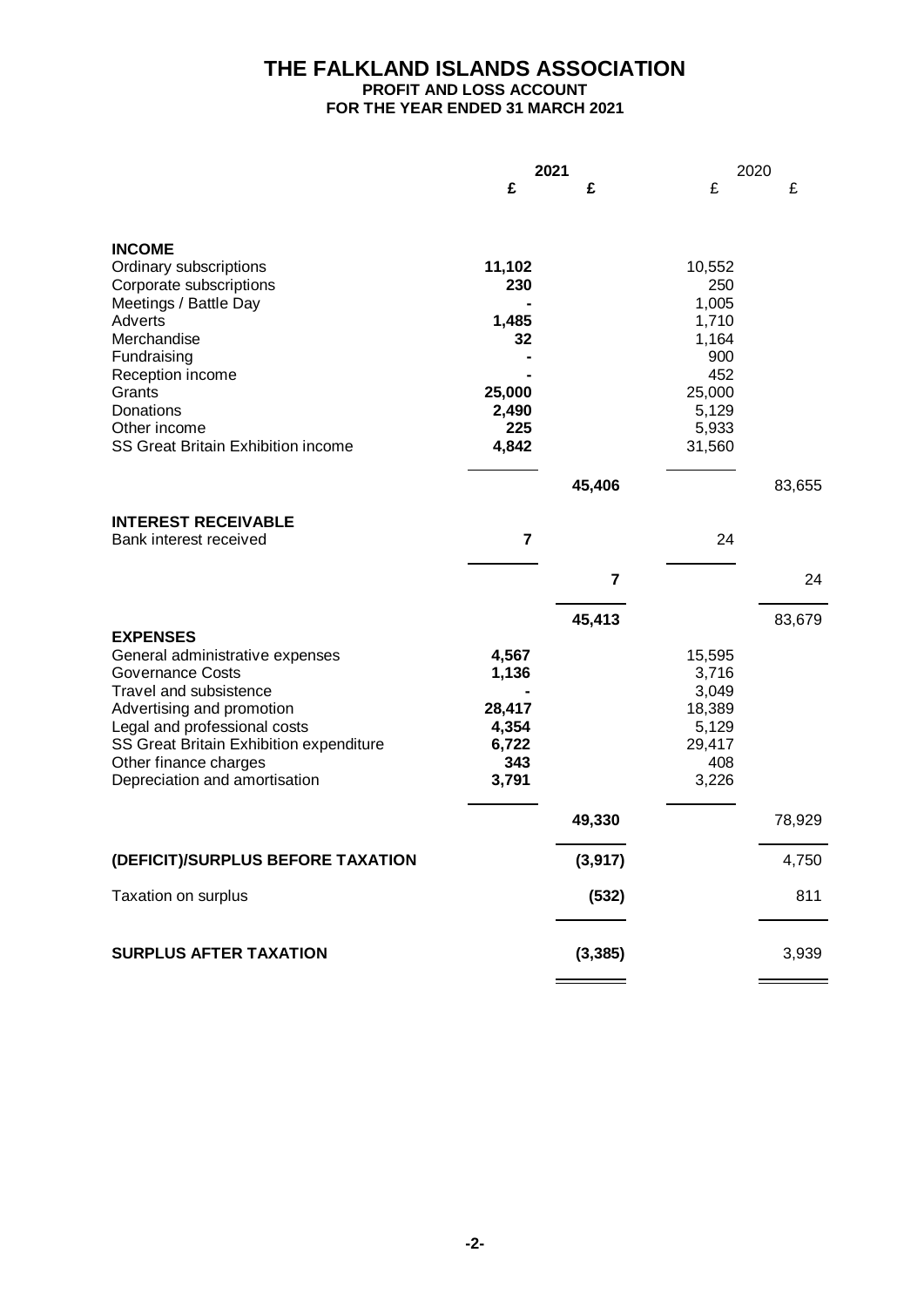# **THE FALKLAND ISLANDS ASSOCIATION EXPENSES FOR THE YEAR ENDED 31 MARCH 2021**

|                                                | 2021   |        |        | 2020   |  |
|------------------------------------------------|--------|--------|--------|--------|--|
|                                                | £      | £      | £      | £      |  |
|                                                |        |        |        |        |  |
| <b>General administrative expenses</b>         |        |        |        |        |  |
| Telephone                                      | 121    |        | 102    |        |  |
| Postage and stationery                         | 1,197  |        | 1,269  |        |  |
| Website hosting and training                   | 1,397  |        | 4,672  |        |  |
| Meeting costs / Battle Day                     |        |        | 6,603  |        |  |
| Computer costs                                 | 1,456  |        | 1,630  |        |  |
| Insurance                                      | 396    |        | 391    |        |  |
| Reception costs                                |        |        | 390    |        |  |
| General expenses                               |        |        | 538    |        |  |
|                                                |        | 4,567  |        | 15,595 |  |
|                                                |        |        |        |        |  |
| <b>Governance Costs</b>                        |        |        |        |        |  |
| <b>Governance Costs</b>                        |        | 1,136  |        | 3,716  |  |
| <b>Travel and subsistence</b>                  |        |        |        |        |  |
| Travel expenses                                |        |        |        | 3,049  |  |
| <b>Advertising and promotion</b>               |        |        |        |        |  |
| Promotions                                     | 826    |        | 1,745  |        |  |
| <b>Newsletters</b>                             | 27,007 |        | 15,793 |        |  |
| Merchandise                                    | 584    |        | 851    |        |  |
|                                                |        |        |        |        |  |
|                                                |        | 28,417 |        | 18,389 |  |
| <b>Legal and professional costs</b>            |        |        |        |        |  |
| Accountancy fees                               |        | 4,354  |        | 5,129  |  |
|                                                |        |        |        |        |  |
| <b>SS Great Britain Exhibition expenditure</b> |        |        |        |        |  |
| SS Great Britain Exhibition expenditure        |        | 6,722  |        | 29,417 |  |
| Other finance charges                          |        |        |        |        |  |
| Bank charges                                   |        | 343    |        | 408    |  |
| <b>Depreciation and amortisation</b>           |        |        |        |        |  |
| Depreciation and amortisation                  |        | 3,791  |        | 3,226  |  |
|                                                |        | 49,330 |        |        |  |
|                                                |        |        |        | 78,929 |  |
|                                                |        |        |        |        |  |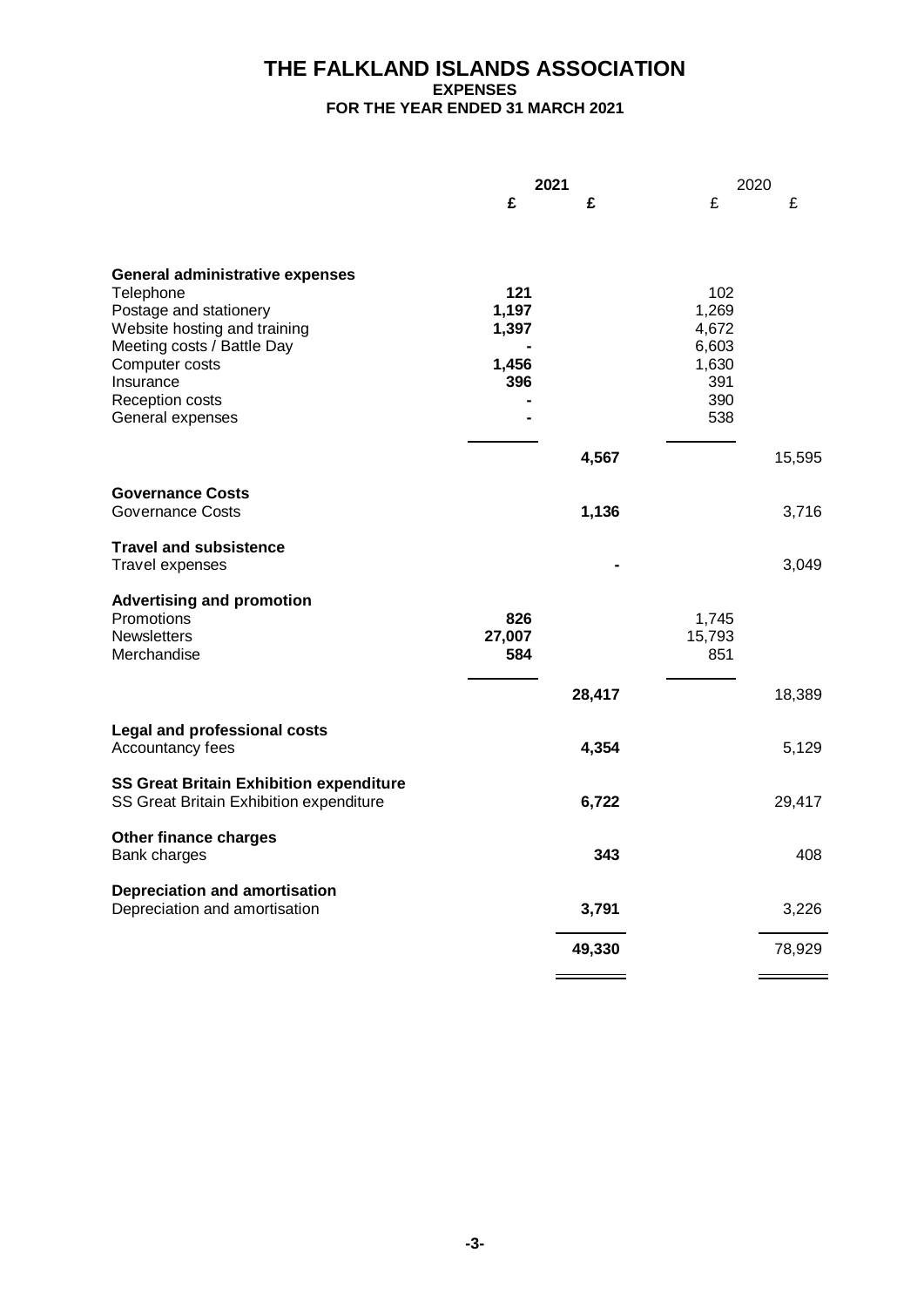# **THE FALKLAND ISLANDS ASSOCIATION BALANCE SHEET**

**AS AT 31 MARCH 2021**

|                            |                         | 2021   |        | 2020   |          |
|----------------------------|-------------------------|--------|--------|--------|----------|
|                            | <b>Notes</b>            | £      | £      | £      | £        |
|                            |                         |        |        |        |          |
| <b>FIXED ASSETS</b>        |                         |        |        |        |          |
| Intangible                 |                         |        | 2,954  |        | 5,931    |
| Tangible                   | $\frac{2}{3}$           |        | 115    |        | 539      |
|                            |                         |        | 3,069  |        | 6,470    |
| <b>CURRENT ASSETS</b>      |                         |        |        |        |          |
| Debtors                    | $\overline{\mathbf{4}}$ | 1,834  |        | 9,158  |          |
| Cash at bank               |                         | 47,927 |        | 41,856 |          |
|                            |                         |        |        |        |          |
|                            |                         | 49,761 |        | 51,014 |          |
|                            |                         |        |        |        |          |
| <b>CURRENT LIABILITIES</b> |                         |        |        |        |          |
| Creditors                  | 5                       | 9,031  |        | 9,654  |          |
| <b>NET CURRENT ASSETS</b>  |                         |        | 40,730 |        | 41,360   |
|                            |                         |        |        |        |          |
|                            |                         |        | 43,799 |        | 47,830   |
| Deferred tax               |                         |        | (583)  |        | (1, 229) |
|                            |                         |        |        |        |          |
| <b>NET ASSETS</b>          |                         |        | 43,216 |        | 46,601   |
|                            |                         |        |        |        |          |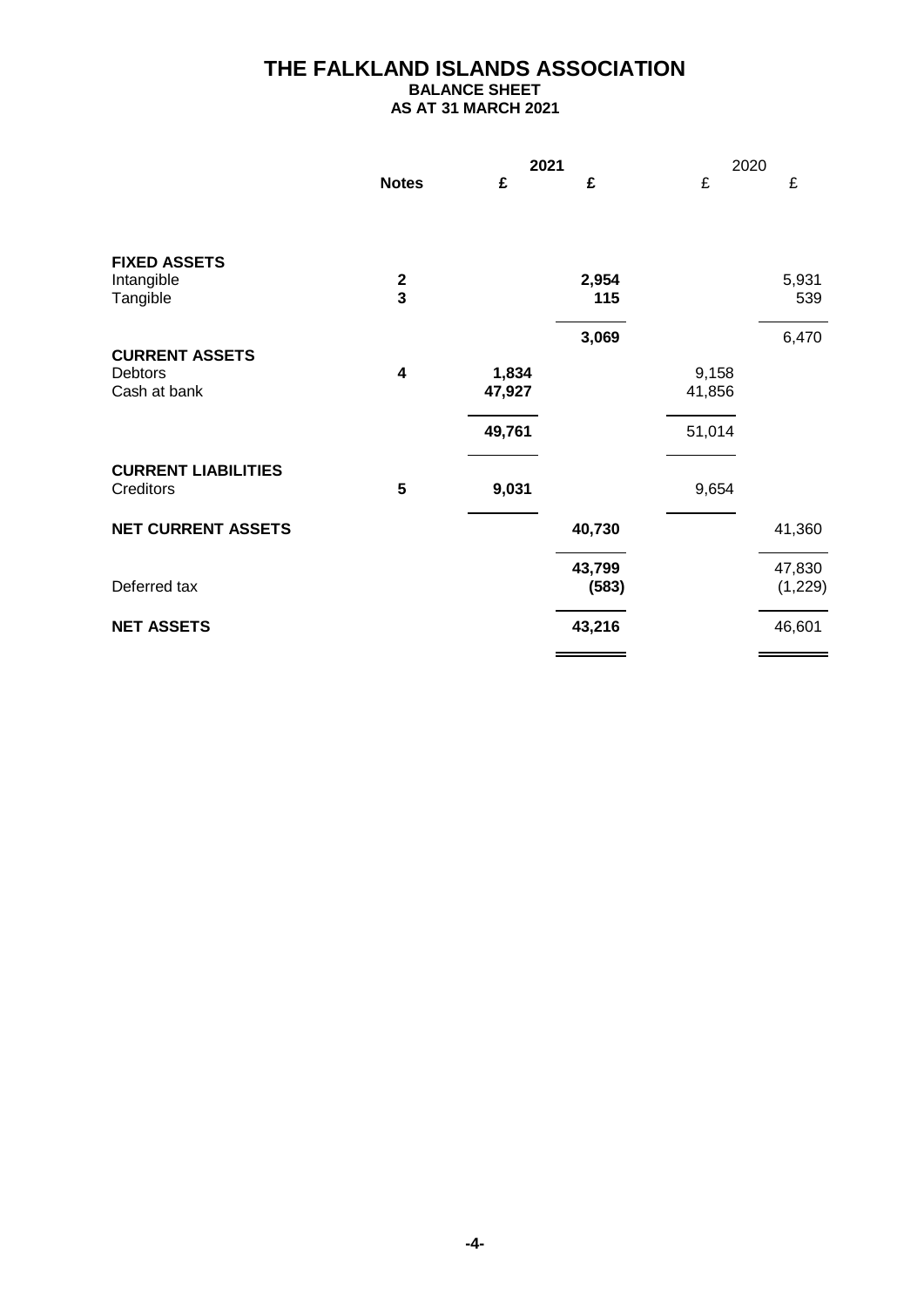# **THE FALKLAND ISLANDS ASSOCIATION NOTES TO THE ACCOUNTS FOR THE YEAR ENDED 31 MARCH 2021**

### **1 ACCOUNTING POLICIES**

#### **(a) Accounting policies**

The accounts have been prepared under the historical cost convention.

#### **(b) Intangible fixed assets**

Externally acquired intangible assets are initially recognised at cost and subsequently amortised on a straight line basis over their useful lives on the following bases:

Website development 33% straight line Software 33% straight line

#### **(c) Tangible fixed assets and depreciation**

Tangible fixed assets are stated at cost less depreciation. Depreciation is provided at rates calculated to write off the cost of fixed assets, less their estimated residual value, over their expected useful lives on the following bases:

Computer equipment **33 %** straight line

# **(d) Current and deferred taxation**

The tax expense for the period comprises current and deferred tax.

The current income tax charge is calculated on the basis of tax rates and laws that have been enacted or substantively enacted by the reporting date in the countries where the association operates and generates income.

Deferred tax balances are recognised in respect of all timing differences that have originated but not reversed by the balance sheet date, except that:

- The recognition of deferred tax assets is limited to the extent that it is probable that they will be recovered against the reversal of deferred tax liabilities or other future taxable profits; and
- Any deferred tax balances are reversed if and when all conditions for retaining associated tax allowances have been met.

Deferred tax balances are not recognised in respect of permanent differences except in respect of business combinations, when deferred tax is recognised on the differences between the fair values of assets acquired and the future tax deductions available for them and the differences between the fair values of liabilities acquired and the amount that will be assessed for tax. Deferred tax is determined using tax rates and laws that have been enacted or substantively enacted by the reporting date.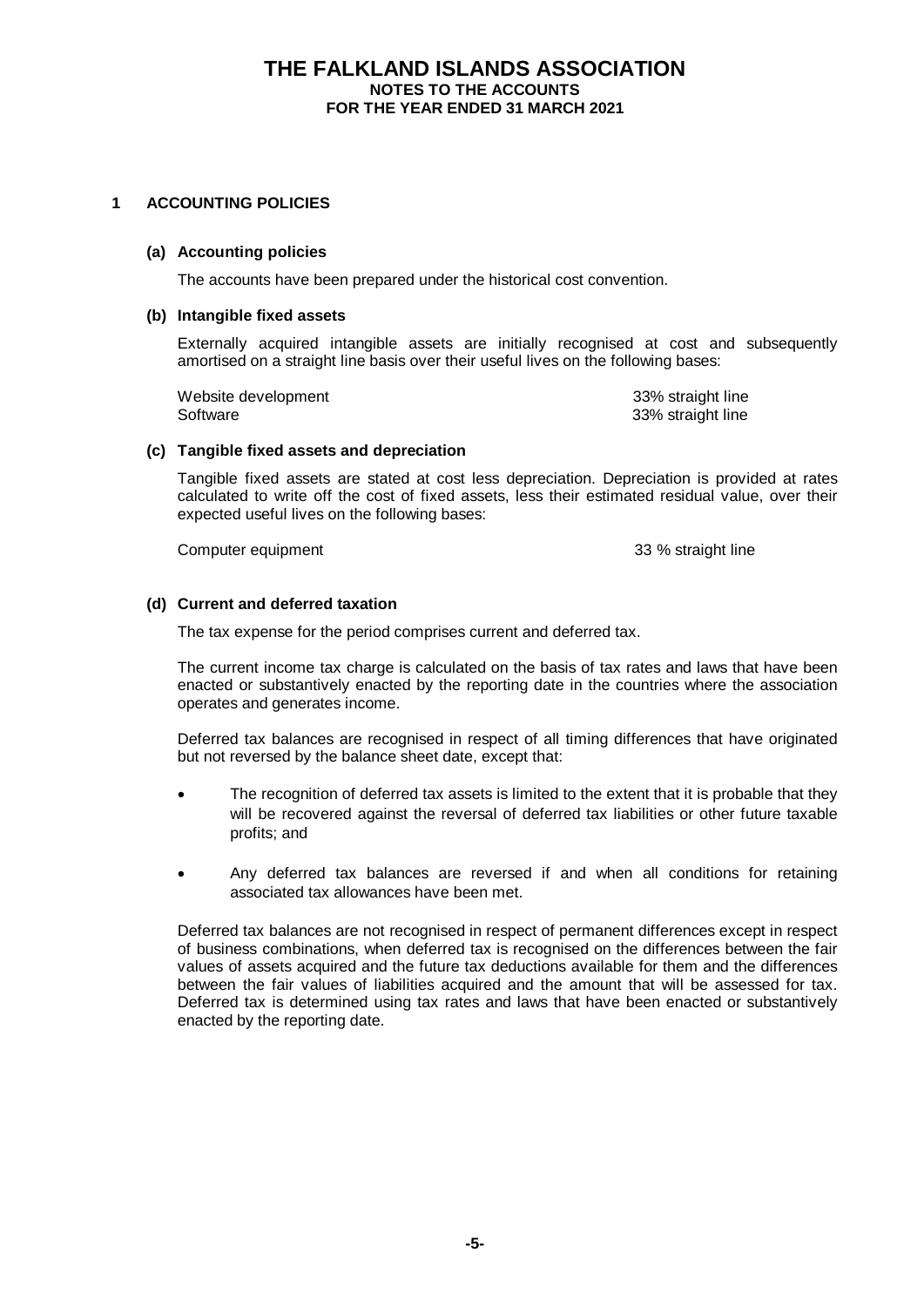# **THE FALKLAND ISLANDS ASSOCIATION NOTES TO THE ACCOUNTS FOR THE YEAR ENDED 31 MARCH 2021**

# **2 INTANGIBLE FIXED ASSETS**

|                                     | <b>Website</b><br>development<br>£ | <b>Software</b><br>£ | <b>Total</b><br>£ |
|-------------------------------------|------------------------------------|----------------------|-------------------|
| Cost                                |                                    |                      |                   |
| At 1 April 2020<br><b>Additions</b> | 5,285<br>390                       | 4,599                | 9,884<br>390      |
| At 31 March 2021                    | 5,675                              | 4,599                | 10,274            |
| <b>Amortisation</b>                 |                                    |                      |                   |
| At 1 April 2020                     | 1,285                              | 2,668                | 3,953             |
| Charge for the year                 | 1,850                              | 1,517                | 3,367             |
| At 31 March 2021                    | 3,135                              | 4,185                | 7,320             |
| Net book amount                     |                                    |                      |                   |
| At 31 March 2021                    | 2,540                              | 414                  | 2,954             |
| At 31 March 2020                    | 4,000                              | 1,931                | 5,931             |
|                                     |                                    |                      |                   |

# **3 TANGIBLE FIXED ASSETS**

|                      | <b>Computer</b><br>equipment<br>£ |
|----------------------|-----------------------------------|
| Cost                 |                                   |
| At 1 April 2020      |                                   |
| and at 31 March 2021 | 1,283                             |
| Depreciation         |                                   |
| At 1 April 2020      | 744                               |
| Charge for year      | 424                               |
| At 31 March 2021     | 1,168                             |
| Net book amount      |                                   |
| At 31 March 2021     | 115                               |
|                      |                                   |
| At 31 March 2020     | 539                               |
|                      |                                   |